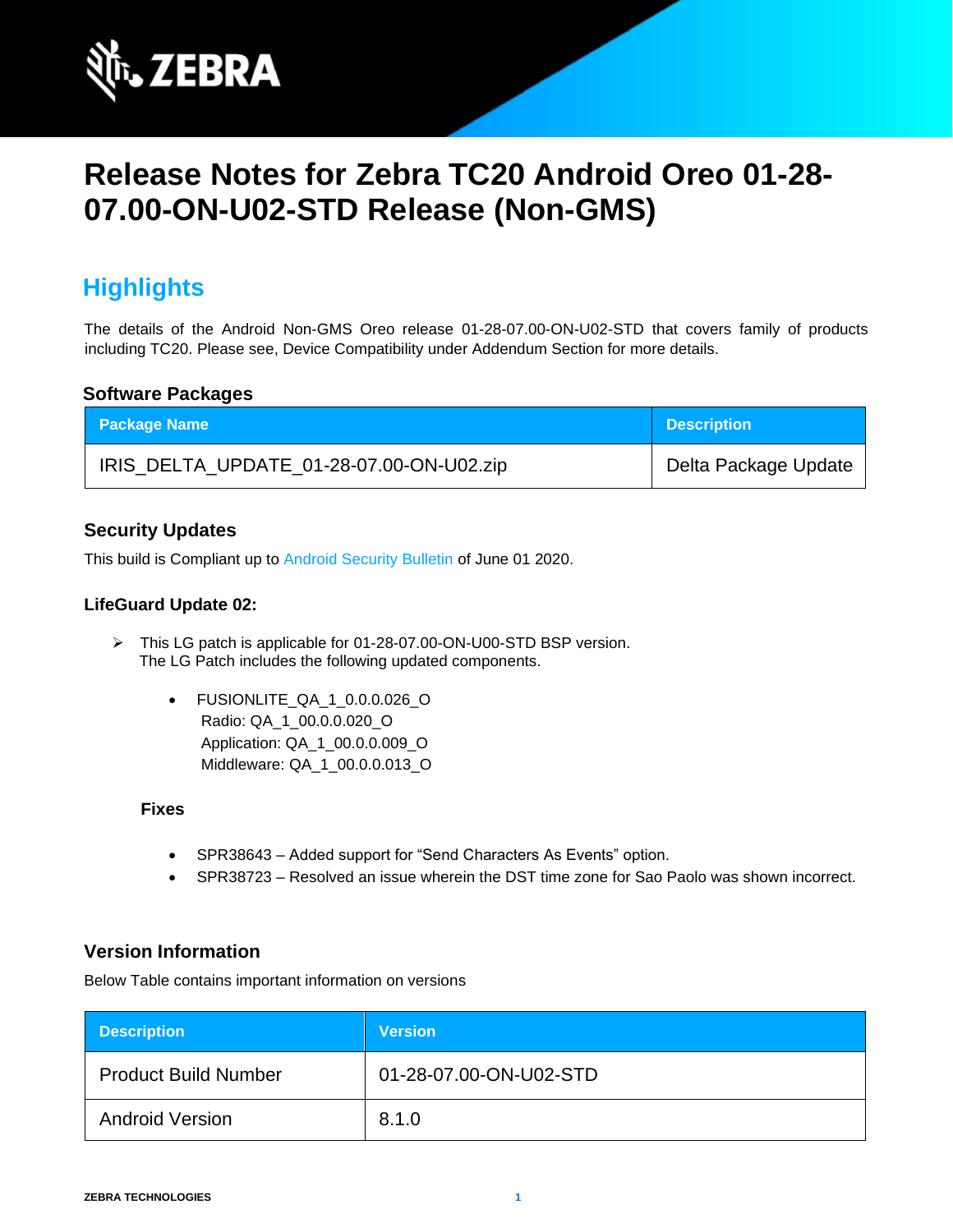

| <b>Security Patch level</b> | June 1, 2020                                        |
|-----------------------------|-----------------------------------------------------|
| Linux Kernel                | 3.18.71                                             |
| <b>Component Versions</b>   | Please see Component Version under Addendum section |

# **Installation Requirements**

- Zebra Android USB Driver V2.2 or higher
- Android Debug Bridge (ADB) version 1.0.39 or higher
- TC20 Non-GMS Android OS Release Images

# **Installation Instructions**

Using the "adb sideload" method

#### Assumptions

- 1. ADB installed on PC
- 2. TC20 has Developer options enabled
- 3. USB debugging ON

Procedure

- 1. Plug the TC20 into the USB & Charging Cable and then the Cable to the PC. If you have a Cradle with USB connectivity, connect it now.
- 2. You may need to pull down notification bar, and tap on the notification which says, "USB charging this device", and change it to "Transfer files".
- 3. Open Command Prompt on PC, run "adb devices" and check to see if you can see the device's serial number… If yes, proceed… if not you will need to get the PC set up with the proper drivers or install an External SD Card.
- 4. You may also get a pop up on your PC (Win 7) that you will be connected as a Portable Media Player… this can be ignored.
- 5. Entering Recovery Mode
	- a. Choice 1: In Command Prompt, type "adb reboot recovery" and click enter.
	- b. Choice 2:
		- i. Reboot and hold PTT key
		- ii. When Zebra Technologies logo appears on the screen Release the PTT Key
- 6. Your TC20 will reboot and take you to Android Recovery screen.
- 7. To select Sideload Method
	- a. Use the Volume + and to highlight, "Apply upgrade from ADB" and press the Power Key to select it
- 8. With your Command Prompt, open, type "adb sideload" and add a space and then drag and drop the zip file which you want to apply to the device and press enter.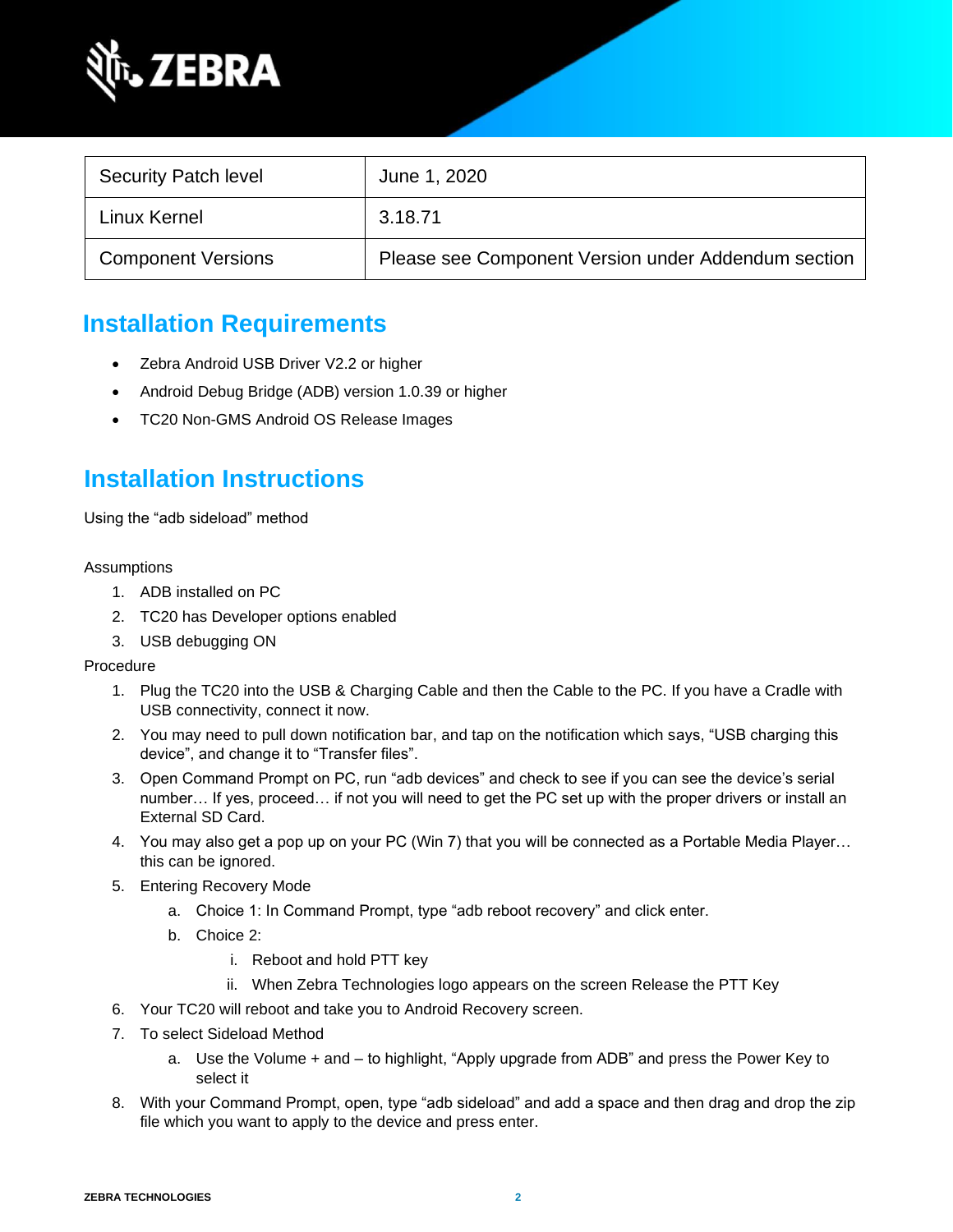

- a. When the file download starts, the command window will show progress with a percentage completed.
- b. Device display will show a series of messages indicating it is downloading, verifying and installing the image on to the device.
- 9. After successful update, the device will auto reboot and you see Zebra on top and POWERED BY android at the bottom and after about 10 second will transition to the TC20 Touch Computer splash screen with 5 dancing white dots at bottom… it will stay at this screen for up to 4 minutes and then present the "Welcome Screen".
- 10. After this you will need to complete the process by setting up Wi-Fi and E-mail accounts and such.
- 11. To make sure the OS Update took place, once the initial setup is complete;
	- a. Go to "Settings" and scroll down to "System" and navigate to "About phone" and look at the "Build number". It should state "01-28-07.00-ON-U02-STD".
- 12. Setting the Date and Time. If you associate the device to a WLAN AP, it should automatically set the date and time. The only thing left is to set the time zone. Go to "Settings" and scroll to and select "Date & time". Scroll down to and select "Select time zone" and scroll down to and select the appropriate time zone and you are done.
- 13. Now you are all set to use your TC20.

Using External SD Card

- 1. Plug the TC20 into the USB & Charging Cable and then the Cable to the PC. If you have a Cradle with USB connectivity, connect it now.
- 2. You may need to pull down notification bar, and tap on the notification which says "USB charging this device", and then change it to "Transfer files".
- 3. You may also get a pop up on your PC (Win 7) that you will be connected as a Portable Media Player… this can be ignored.
- 4. Copy the required files to the SD Card. This can be done in two ways
	- a. Copy the files to the Micro SD card with the help of a SD Adapter which gets inserted to the SD slot of your PC/Laptop/SD Writer.
	- b. Directly transfer files to the Micro SD card which is inserted in to the back of the device. Please refer to the user guide on how to open the back door and inserting the SD card to the device.
- 5. Entering Recovery Mode
	- a. Choice 1: In Command Prompt, type "adb reboot recovery" and click enter.
	- b. Choice 2:
		- i. Reboot and hold PTT key
		- ii. When Zebra Technologies logo appears on the screen Release the PTT Key
- 6. Your TC20 will reboot and take you to Android Recovery screen.
- 7. Applying update via External SD card
	- a. Use the Volume + and to highlight select option to "Apply upgrade from SD card" and press the Power Key to select it
	- b. Use the Volume + and to highlight package to be installed (downloaded Zip file) and press the Power Key to select it.
- 8. After successful update the device will auto reboot and you see Zebra on top and POWERED BY android at the bottom and after about 10 second will transition to the TC20 Touch Computer splash screen with 5 dancing white dots at bottom… it will stay at this screen for up to 4 minutes and then present the "Welcome Screen".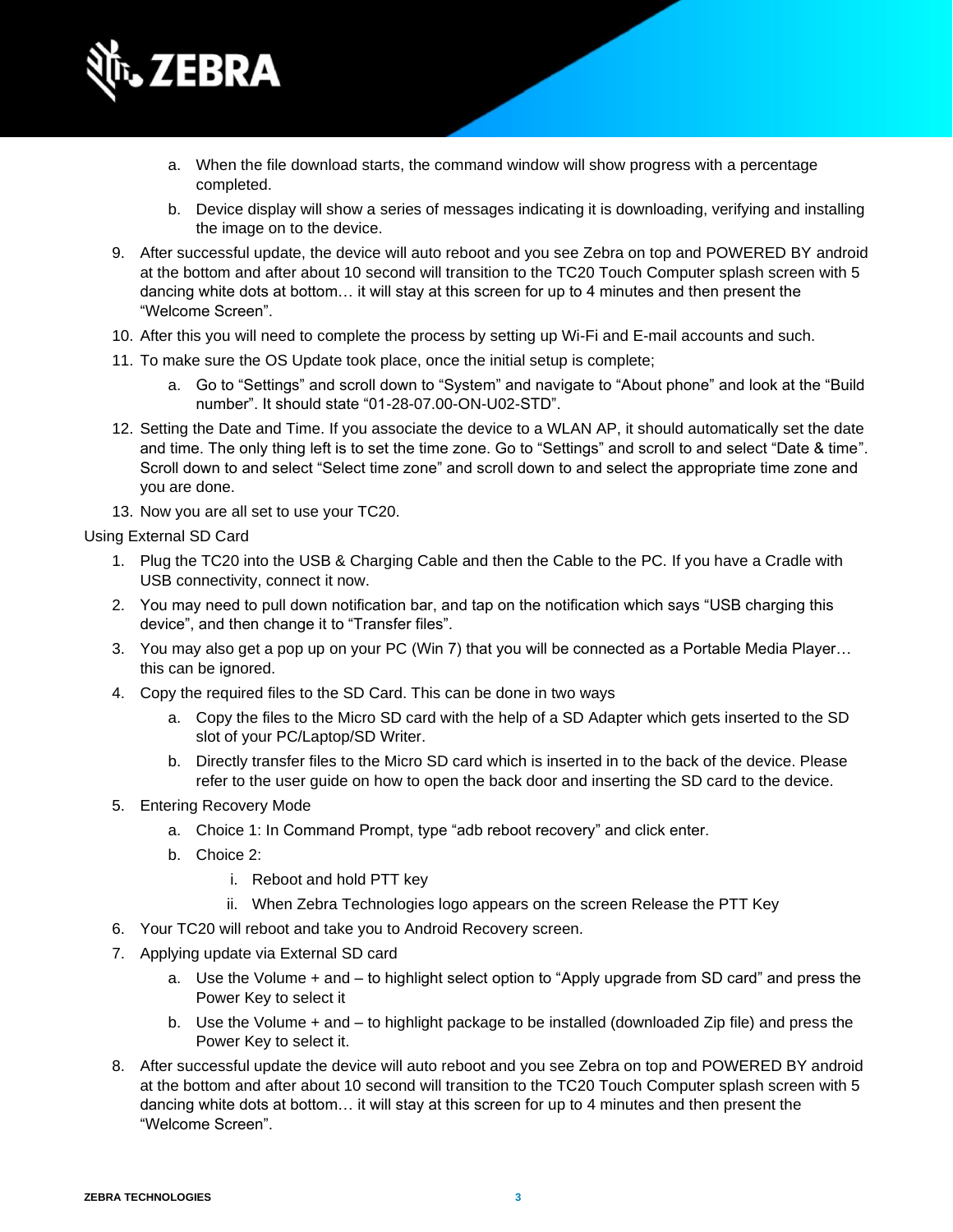

- 9. After this you will need to complete the process by setting up Wi-Fi and E-mail accounts and such.
- 10. To make sure the OS Update took place, once the initial setup is complete.
	- a. Go to "Settings" and scroll down to "System" and navigate to "About phone" and look at the "Build number". It should state "01-28-07.00-ON-U02-STD".
- 11. Setting the Date and Time. If you associate the device to a WLAN AP, it should automatically set the date and time. The only thing left is to set the time zone. Go to "Settings" and scroll to and select "Date & time". Scroll down to and select "Select time zone" and scroll down to and select the appropriate time zone and you are done.
- 12. Now you are all set to use your TC20.

### **NOTE:**

For Enterprise Mobile Device Management, most EMM vendors such as SOTI, AirWatch, MobileIron, etc. WILL require an updated device management agent to support this OREO enterprise device. Do NOT use your existing device management agent and console with this device without first contacting your EMM vendor to understand when the agent supporting this device is available and whether a console upgrade is required as well. Attempting to enroll with an agent that is not validated to support the device will result in errors.

### **Addendum**

#### **Device Compatibility**

This software release has been approved for use on the following devices.

| <b>TC20</b>               |                                                    |
|---------------------------|----------------------------------------------------|
| <b>Device Part Number</b> | <b>Operating System</b>                            |
| TC200J-20C112CN           | Android O (Non-GMS Only) China Only                |
| TC200J-20A111CN           | Android O (Non-GMS Only) China Only                |
| TC200J-2KC111CN           | Android O (Non-GMS Only) Keyboard SKU - China Only |
| TC200J-20C213CN           | Android O (Non-GMS Only) Premium SKU -China Only   |

### **Component Versions**

For detailed release notes, please refer [techdocs.zebra.com,](https://techdocs.zebra.com/) [developer.zebra.com](https://developer.zebra.com/)

| <b>Component / Description</b>      | <b>Version</b>         |
|-------------------------------------|------------------------|
| <b>Build version</b>                | 01-28-07.00-ON-U02-STD |
| Android version                     | 8.1.0                  |
| <b>Android SDK Level</b>            | 26                     |
| <b>Android Security Patch Level</b> | June 1, 2020           |
| Linux kernel                        | 3.18.71                |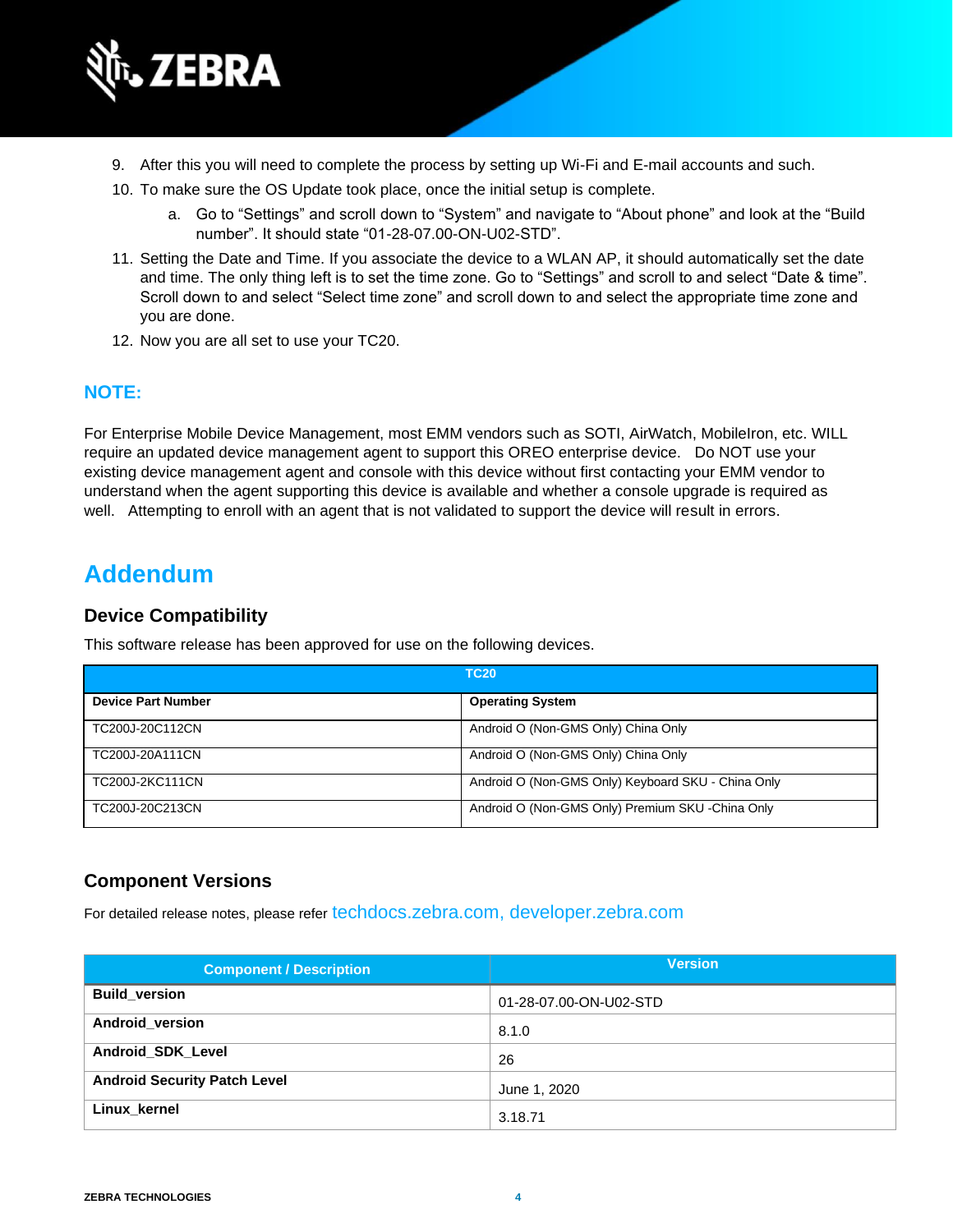

|                                | FUSIONLITE_QA_1_0.0.0.026_O         |
|--------------------------------|-------------------------------------|
|                                | Radio: QA_1_00.0.0.020_O            |
|                                | Application: QA_1_00.0.0.009_O      |
|                                | Middleware: QA_1_00.0.0.013_O       |
| Wifi                           | Firmware: CNSS-PR-4-0-00674         |
| Platform                       | Qualcomm MSM8937                    |
| <b>Scanning_Framework</b>      | 23.1.9.0                            |
| <b>DWDemo</b>                  | 2.0.15                              |
| <b>OSX</b>                     | QCT.81.8.10.3.UL                    |
| <b>MXMF</b>                    | 9.0.13.1                            |
| <b>Touch</b>                   | Focaltech V1.1 20161103 (fw:0x24)   |
| <b>Acoustic Profiles</b>       | General: CO4.2                      |
|                                | Cellular: CO4.2                     |
| <b>Bluetooth_Stack</b>         | CNSS-PR-4-0-00674/01050102          |
| Flash_Size                     | 16G /32G                            |
| RAM_Size                       | 2G                                  |
| <b>GPS</b>                     | MPSS.JO.3.0-00431-8937_GENNS_PACK-1 |
| <b>MMS</b>                     | 8.1.0                               |
| <b>RIL_Version</b>             | Qualcomm RIL 1.0                    |
| <b>BT_Pairing_Utility</b>      | 3.15                                |
| <b>Datawedge</b>               | 7.3.34                              |
| Camera                         | 2.0.002                             |
| <b>PTT</b>                     | 3.1.39                              |
| <b>RxLogger</b>                | 5.4.12.0                            |
| <b>StageNow</b>                | 3.3.1.2001                          |
| Zebra Data Service             | 7.0.0.1005                          |
| Zebra Software License Manager | 3.2.0                               |
| <b>EMDK</b>                    | 7.3.23.2323                         |
| <b>IMEI SV Number</b>          | 11                                  |
| <b>OEM Config</b>              | 8.1.0.9                             |
| <b>DDT</b>                     | V1.17.0.9                           |
| Webview                        | v80.0.3987.119                      |